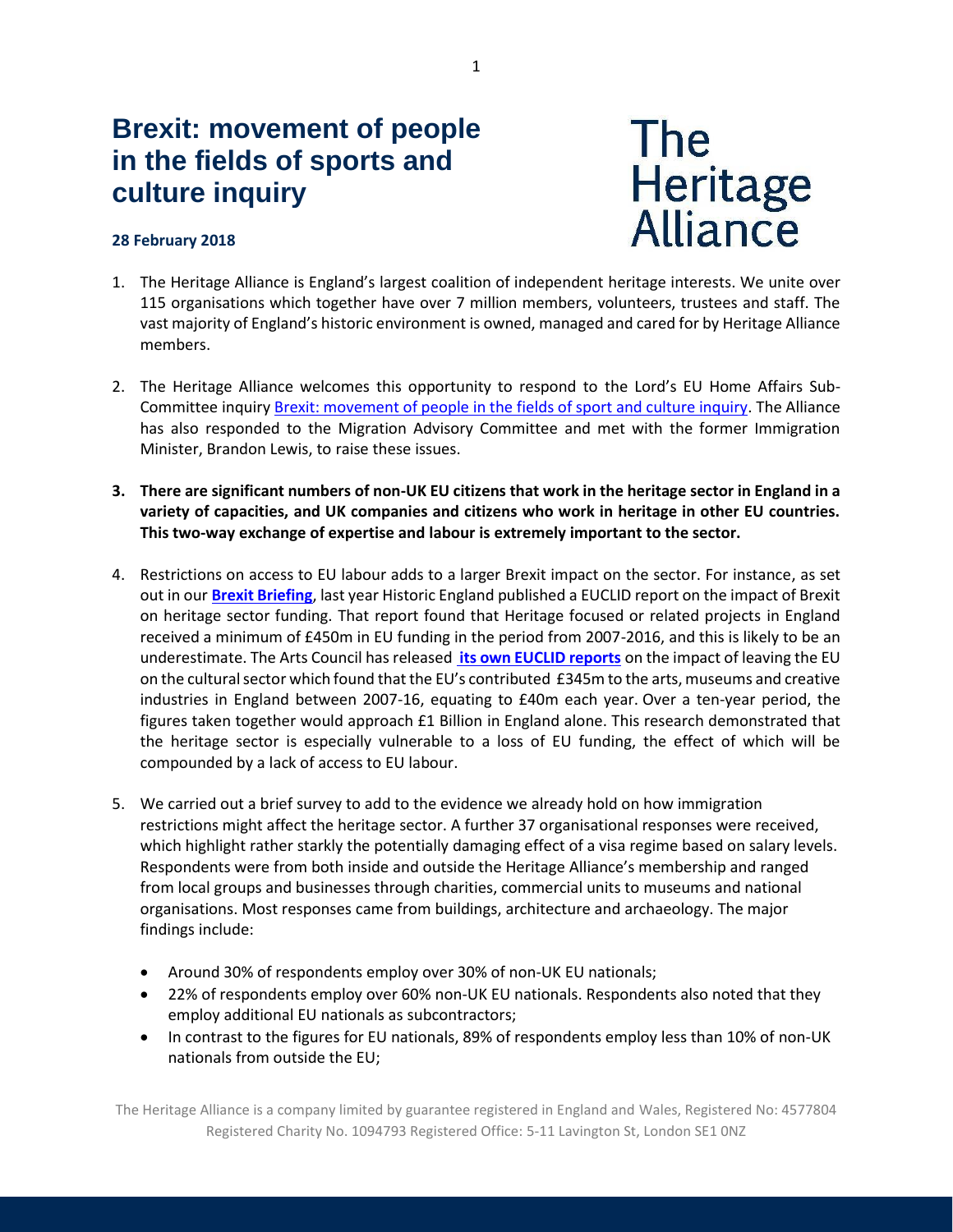- Over 55% of respondents say that a restriction on access to EU workers would negatively affect their organisation. One respondent noted that posts in their organisation might have otherwise remained unfilled;
- If a salary level of 30,000 were required as minimum for a visa for EU nationals over half of respondents report that over 50% of the jobs in their organization would not meet this criterion, with 46 % saying that this salary requirement would affect over 60% of their job roles.
- Over three quarters of respondents anticipate their workload increasing in the future, exacerbating an existing skills gap, with well over half of respondents believing that the UK does not have enough labour at present to meet this increased need without access to EU nationals.
- Many tourism-based heritage organisations rely on some form of foreign seasonal staff. A recent provisional Historic Houses Association survey showed that 25% of their members indicated that they employed 5 or more EU nationals in the businesses on their properties. For 18% of respondents to our survey, seasonal workers made up 10-30% of their total workforce.

# **(i) The considerations or choices relating to UK-EU migration in the fields of sports and/or culture that the Government should consider for phase 2 of the Brexit negotiations;**

- 6. The Alliance considers that it is fundamental that heritage is included in the definition of culture. Our key asks for Government are to ensure:
	- continued access to skilled labour from EEA countries;
	- exemptions for accredited heritage experts and academics;
	- any new visa system should allow the UK to export its archaeological, buildings conservation and museum expertise and, where necessary import skills from the EEA where they are not available in the UK;
	- any new visa system should not be dependent on income levels
	- swift access to visas or the research equivalent of a diplomatic passport;
	- Government commitment to support training and apprenticeships in the UK;
	- Construction-related occupations facing high demand, including heritage craft and building skills (e.g. stonemasonry) and archaeology, placed on the UK Shortage Occupations List; and
	- Free movement of accredited archaeologists and other heritage specialists across the Irish Border.

Set out below are several case study areas within the heritage sector demonstrating the challenges that the Government should consider for phase 2 of the Brexit negotiations.

# **Construction**

7. Labour Force Survey statistics show 12.6% of construction workers were born outside the UK and 5.7% were born in EU accession countries (Eastern European countries who joined after 2004). We know that in London and the South East, the percentage of the workforce made up of EU nationals is considerably higher and closer to 50%. Given the severity of the skills shortages we already face, the retention of these workers is a critical concern for the industry. Repair and maintenance of historic buildings directly generated £9.6bn in construction sector output in 2015. Historic/ traditional (pre-1919) buildings require a labour force with traditional skills. There are c5.5million traditional buildings in England. The 2012 spend (latest calculated figures) was £3.8billion, down from £5.3 billion in 2008. Over the last 10 years the skills gap to meet demand has ranged from about 85,000 to 110,000, with a significant proportion of the gap related to contractors using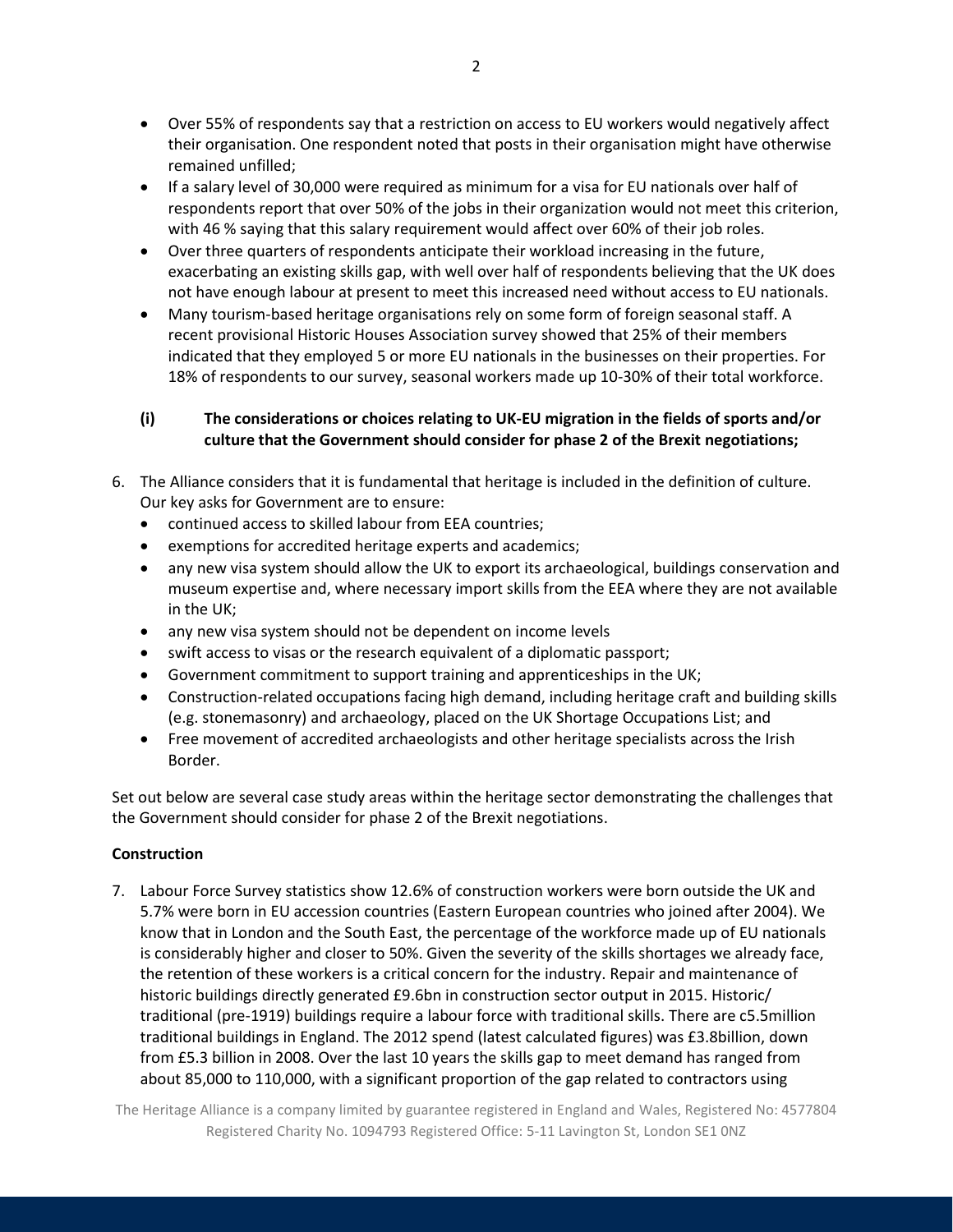traditional materials. There is an ageing demographic in the traditional heritage skills workforce. We will continue to need to draw on skilled labour from EU countries. Further developing training measures and apprenticeships within the UK is another way to help meet this need but this would require both a commitment to investment and time for the skills to be developed. Construction, including heritage craft skills and archaeology, should be placed the UK Shortage Occupations List.

## **Archaeology**

- 8. There is a shortage of heritage skills for development-led work in the UK and while there are efforts to address these shortages would be made worse by restricting the number of EEA nationals able to work in the UK. The sector has struggled to respond quickly enough to an increased demand for archaeologists following on from the skills losses experienced during the recession. It continues to experience difficulties in planning for its future skills needs for a number of reasons including fluctuating market conditions. A 2016 Historic England study found that the sector is already working at or near capacity as evidenced by existing skills shortages. There aren't enough archaeologists now to meet predicted future demand and we need an increase in capacity building, supplemented by continued access to skilled non-UK EU archaeologists, to meet the need. There are over 40 major infrastructure projects planned across the UK over the next 17 years.
- 9. The latest State of the Market for Archaeological Services report, completed by Landward Research on behalf of HE, CIfA and FAME gives the following figures relating to the nationalities of UK-based staff. 15% of people working in UK applied archaeology in 2017 are non-UK EU citizens; a further 2% of the archaeological workforce are neither from the UK nor the EU. This is a significant figure, which will need to be carefully monitored as future demand for skilled archaeologists to work on major infrastructure projects such as HS2/ A303 is expected to rise significantly over the next 15 years.

|                                                   | <b>Archaeological Market Survey 2017</b><br><b>March 2017</b> (N=45) |     |
|---------------------------------------------------|----------------------------------------------------------------------|-----|
|                                                   |                                                                      |     |
| British (UK subjects)                             | 1744.05                                                              | 83% |
| Nationals of other EU states                      | 305.6                                                                | 15% |
| Nationals of other countries (non-UK, non-<br>EU) | 40.2                                                                 | 2%  |
| total                                             | 2089.85                                                              |     |

- 10. At the time of the Profiling the Profession 2012-13 survey, the last time comparable data were gathered, 3% of the entire archaeological workforce's countries of origin were European Union states (other than the UK). A further 4% of the workforce in 2013 were originally from countries in the rest of the world. This suggests that demand for EEA skills has increased significantly in the last 5 years.
- 11. To illustrate: workforce numbers on A14 road project indicate c. 20% field staff from overseas. HS2 enabling works programme had an assumption that organisations in the supply chain could/would look to recruit EU and other overseas archaeologists as part of their strategy. If labour movement is restricted, home grown talent will become increasingly important. We will need to create and fund new routes to skills. Some new routes are already being created but employers may need support in their use. Some of the requirements around the Trailblazer apprenticeships make it difficult for SMEs to engage and the lack of predictability in the market is a real factor for employers who will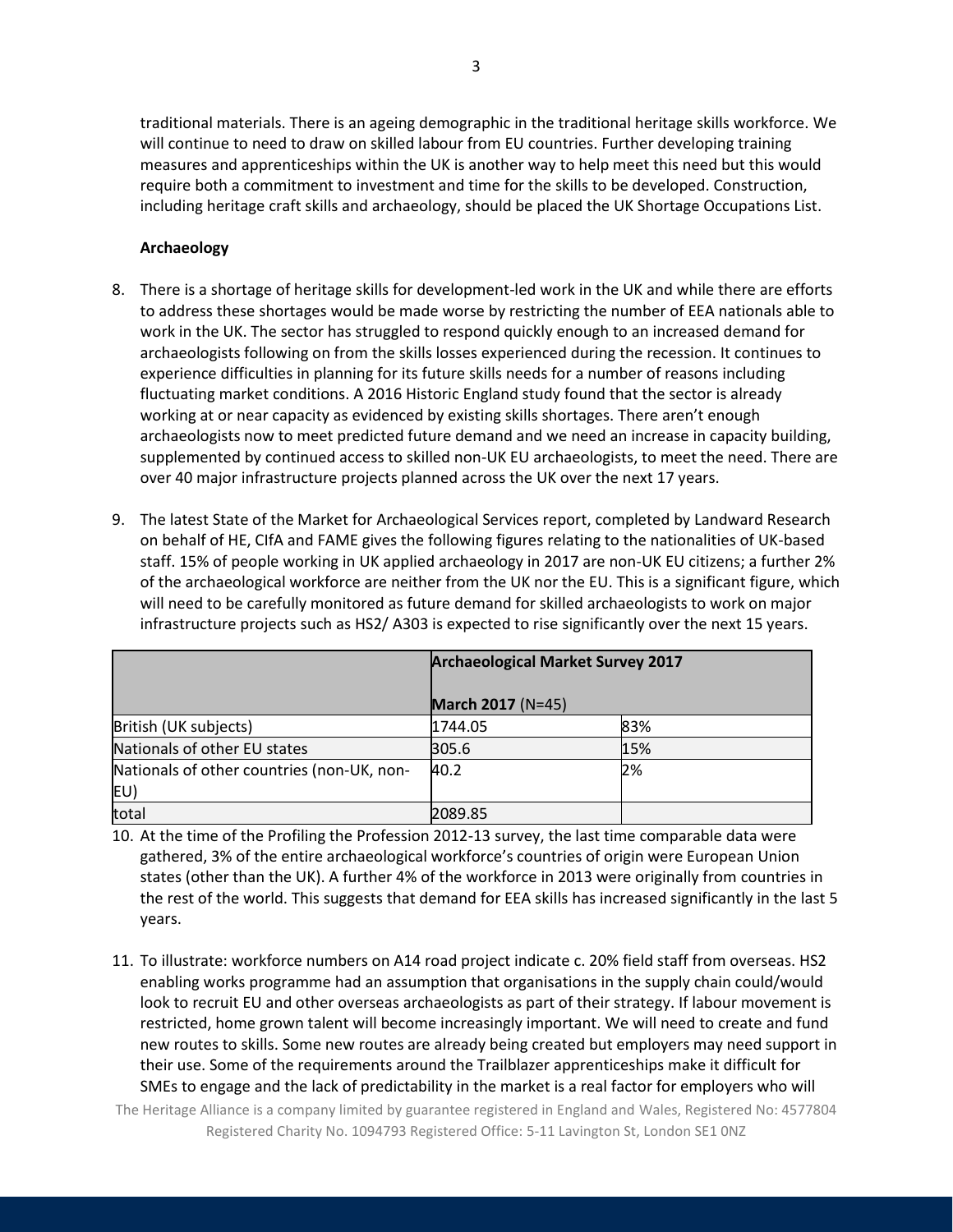need to commit to minimum 12-month contracts for apprentices. Diminished focus on arts subjects in the school curriculum (and stopping subjects such as archaeology A-level) is counter-intuitive in this context.

- 12. Archaeology is recognised as a construction skill by the Construction Skills Certification Scheme. To ensure economic growth, we will require common solutions for construction and archaeology. The size of the workforce we need in the UK fluctuates considerably in line with the construction cycle and pulling in EU archaeologists is one way that employers cope with the peaks in demand.
- 13. Free movement of archaeologists and other accredited heritage specialists across the Irish Border is of particular importance as cross-border working is the norm.

### **Conservation**

14. An interesting example given by a Heritage Alliance Member shows that all 6 of their painting restorers are Italian where skills are plentiful and currently work is less available. Other organisations cite the fact that crucial members of staff who are EU nationals are intimately acquainted with our planning system – which takes time to develop – making them indispensable and difficult to replace. Any future restriction in the number of EEA workers must consider forthcoming large heritage and infrastructure projects supported by the Government which will further increase the UK's shortage of skills. These not only include the archaeology projects listed above, such as HS2, road building projects including upgrades to the A303 at Stonehenge and the Government's drive for more housebuilding, but also large conservation projects such as the restoration of Buckingham Palace, Westminster Palace, Wentworth Woodhouse and Clandon Park which will increase demand for already scarce heritage skills.

### **Skills exchange**

- 15. If a visa system were developed in the future, it would need to work both ways. Exemptions for accredited experts and academics in the field should be considered. We want to be able to export our archaeological, buildings conservation, and museum expertise. We may also need to import significant training from Europe as we have in electrochemistry, acoustic emission and reflectance FTIR applied to cultural heritage when the knowledge was absent in UK. One particular challenge could arise if movement across borders is dependent on income levels.
- 16. Conservation and archaeological expertise are not necessarily highly paid but are highly skilled. This needs to be considered in the design of any visa regime.
- 17. The UK has, and can make more of, its world leadership in conservation and heritage science skills. Access to heritage science specialists/researchers will be an important issue for the UK. Swift access to visas or the research equivalent of a diplomatic passport would help. Bilateral agreements between countries are of limited value as it would be difficult to identify any one country in preference to another in the European context. A sectoral approach to free movement is what is needed to support heritage science.

### **Research**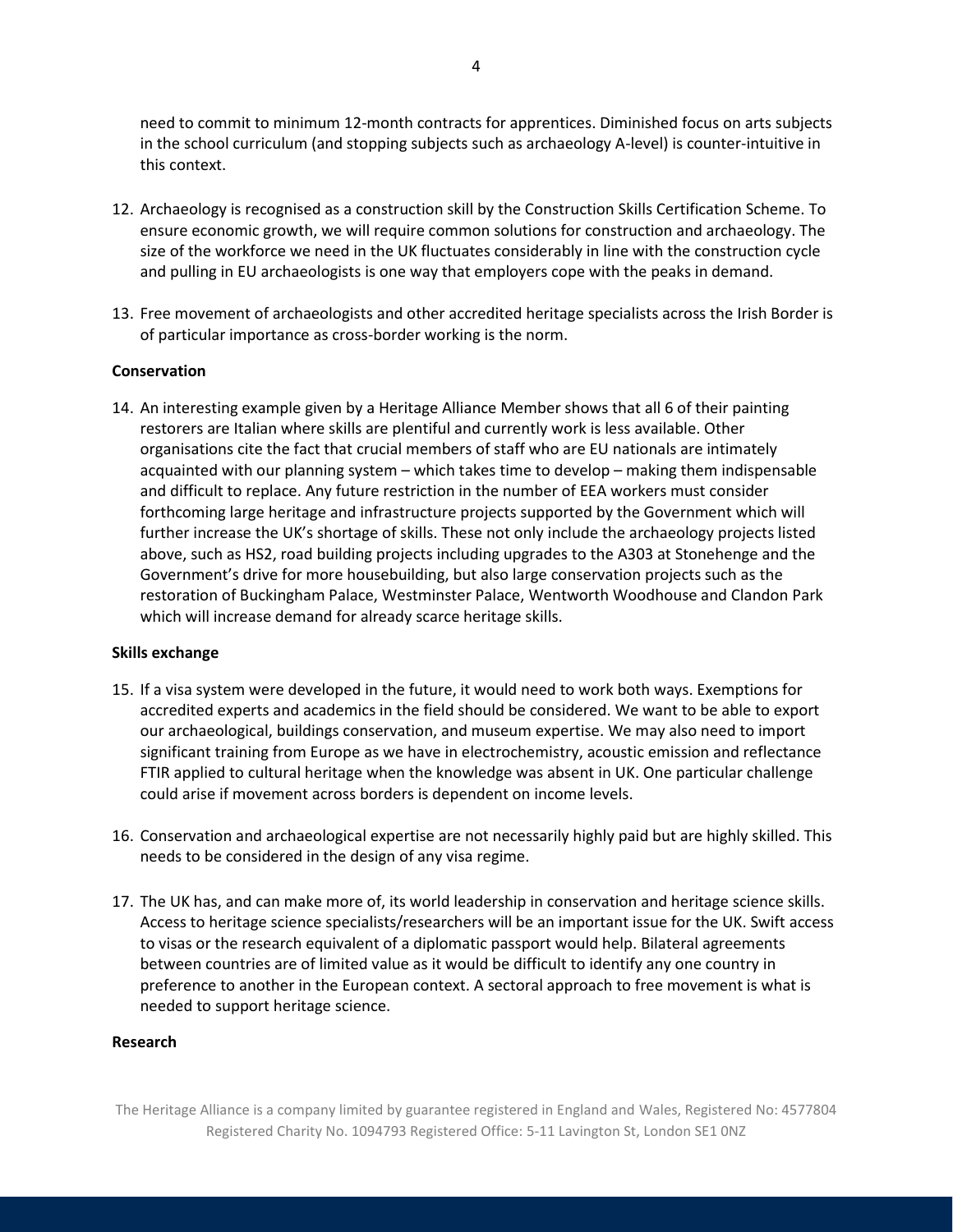- 18. Freedom of movement for researchers is crucial. Bilateral agreements with individual countries would have limited value to heritage science research. A sectoral approach would protect the acknowledged leadership that the UK has in heritage science and other areas. Horizon 2020 and its predecessor schemes have invested significant sums of money in transnational historic environment research. The share of funding obtained by English research institutions over the last ten years is at c£90m. If this funding was lost it is likely that research would take place outside of or exclude the UK from partnerships and access to these skills may be lost.
	- **(ii) What do you see as the pros and cons of two high-level options – free movement with a job offer and restrictions along similar lines to those in place for non-EU/EEA nationals? For example, what effect do you think these approaches will have on the ability to recruit, wages, prices, etc.?**
- 19. In general, both options will be damaging to the heritage sector and will exacerbate the skills shortages mentioned above. A job offer which is not restricted by salary level would mitigate some of these challenges, but it is important to recognise that the heritage sector has consultants and specialists working on projects who would not be described as employees and thus would not have a formal job offer. Please note the statistics at the start of this response which demonstrate the anticipated and detrimental impact of restricting access to labour.
- 20. An example emerging this week of the challenges facing non-EU specialists who have been paid and invited to contribute to conferences in the UK, has seen two non-EU experts refused visas despite evidence of their legitimacy. If such a regime were to be applied to EU nationals we might see our world leading experts treated the same way when they seek to work or share expertise in the EU in the future. DCMS, the Foreign Office and the British Council have been encouraging the heritage sector to make more of their world leading expertise. A visa regime which works against this, however inadvertently, would counter the important work of another part of Government, with knock-on effects on the tourism industry as well.
	- **(iii) What steps do you think would need to be taken to manage the transition to a more restrictive migration system to ensure that the future talent and workforce needs of the sports and/or culture sectors are met?**
- 21. It is vital that there are exemptions for accredited heritage experts and academics as a permanent element of a new visa scheme and should be an important transitional element to ensure continuation. A scheme ensuring swift access to visas or the research equivalent of a diplomatic passport should also be considered.
- 22. There are shortages of many heritage skills, and arrangements will be needed to ensure continued access to these. Loss of access to EU national's skills would be both damaging to the world-leading nature of the heritage sector and could jeopardise Government schemes and infrastructure projects as mentioned above.
- 23. Putting heritage skills on the UK skills shortage list and defining archaeology as construction would be helpful moves, as well as ensuring that heritage skills are included in a new exceptional talent list.